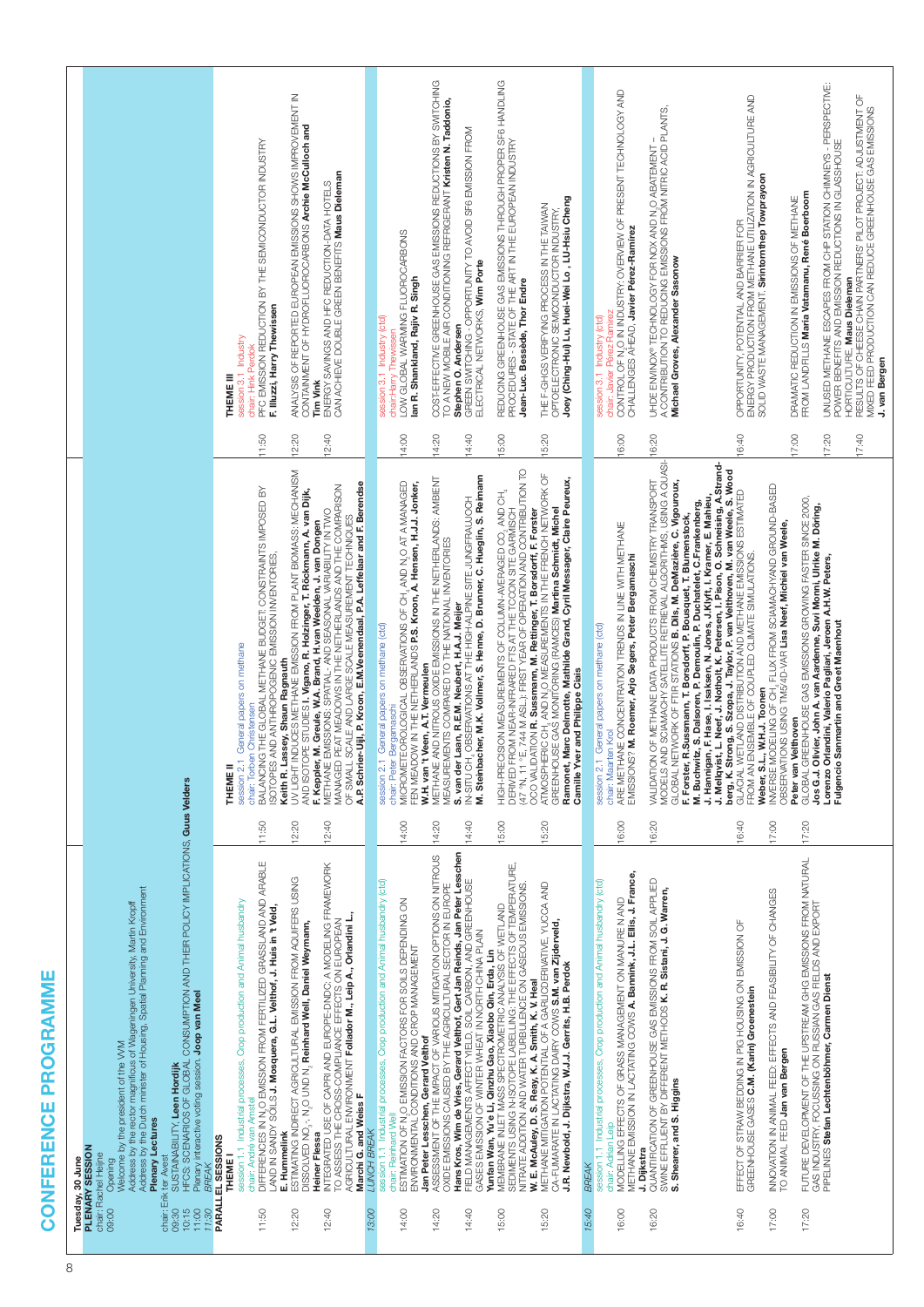|                                                                                                                                                                                                                                                                                                   | CAN REDUCTIONS IN METHANE, BLACK CARBON AND TROPOSPHERIC OZONE<br>PROVIDE SWIFT CLIMATE RESPONSES IN THE ARCTIC AND GLOBALLY?<br>Government<br>chair: Terry Barker<br>session 3.2<br>THEME III                                                         | Ellen Baum , Elaine Matthews, Tami Bond and Dorothy Koch<br>EMISSION ABATEMENT POTENTIALS AND COSTS FOR NON-CO <sub>2</sub> GREENHOUSE<br>Wilfried Winiwarter, Lena Höglund-Isakssen, Wolfgang Schöpp, Antti Tohka,<br>GASES IN ANNEX-I COUNTRIES ACCORDING TO THE GAINS MODEL | FLUORINATED GHG EMISSIONS MITIGATION POTENTIALS AND COSTS IN GLOBAL<br>REGIONS IN 2020 AND 2030 Tatsuya Hanaoka, Mikiko Kainuma<br>Fabian Wagner, Markus Amann                                                          | ECONOMIC VS. PHYSICAL BASED METRICS FOR COMPARING DIFFERENT<br>GREENHOUSE GASES: DO THEY MATCH? <b>Daniel J.A. Johansson</b>                                                                                                                                     | POTENTIAL REDUCTION IN MITIGATION COSTS FROM MULTI-GAS ABATEMENT:<br>A META-ANALYSIS BASED ON EMF21 AND OTHER LITERATURE ON GDP COSTS<br>Terry Barker, Svetlana Tashchilova                                                                                                                                 | workshop 3 NCGG subject as voted by participants<br>chair: Wies Broens, Ida Smit                                       | OVERVIEW OF DUTCH POLICY ON NON CO <sub>2</sub> GREENHOUSE GASES.<br>Government (ctd)<br>chair: Paul Gunning<br>Herman Walthaus<br>session 3.2                                                                                      |                                                                                                                                                                                                                                                                                                              | MARGINAL ABATEMENT COST CURVES FOR U.S. BLACK CARBON EMISSIONS<br>NON-CO <sub>2</sub> GREENHOUSE GASES <b>Joanna Kuleszo, Carolien Kroeze, Jan Post</b><br>Benjamin J. DeAngelo, Robert H. Beach, Keith A. Weitz, Mark A. Bahner,<br>THE POTENTIAL OF BLUE ENERGY TO REDUCE EMISSIONS OF CO, AND                                                                              | Alexandra M. Zapata Figueroa (presented by M.C. Sarofim)                                                                                                                                                                                              | session 3.2 Government (ctd)                                   | GHG MITIGATION POTENTIAL REVISITED? NEW BOTTOM-UP LCA RESULTS ON<br>THE N,O EMISSIONS OF BIOGAS THROUGH DIFFERENT FEEDSTOCKS AND<br>FLUORINATED GREENHOUSE GASES Deborah Ottinger, Dave Godwin<br>ISSUES ASSOCIATED WITH ANALYZING A CAP ON CONSUMPTION OF<br>SUGGESTIONS FOR IMPROVEMENT Karin Arnold<br>chair: Herman Walthaus                               | MONTREAL VS. KYOTO AS THE FUTURE FRAMEWORK FOR FLUORINATED<br>GREENHOUSE GASES <b>Jason Anderson</b>                    |                                                                                                 |
|---------------------------------------------------------------------------------------------------------------------------------------------------------------------------------------------------------------------------------------------------------------------------------------------------|--------------------------------------------------------------------------------------------------------------------------------------------------------------------------------------------------------------------------------------------------------|--------------------------------------------------------------------------------------------------------------------------------------------------------------------------------------------------------------------------------------------------------------------------------|-------------------------------------------------------------------------------------------------------------------------------------------------------------------------------------------------------------------------|------------------------------------------------------------------------------------------------------------------------------------------------------------------------------------------------------------------------------------------------------------------|-------------------------------------------------------------------------------------------------------------------------------------------------------------------------------------------------------------------------------------------------------------------------------------------------------------|------------------------------------------------------------------------------------------------------------------------|-------------------------------------------------------------------------------------------------------------------------------------------------------------------------------------------------------------------------------------|--------------------------------------------------------------------------------------------------------------------------------------------------------------------------------------------------------------------------------------------------------------------------------------------------------------|-------------------------------------------------------------------------------------------------------------------------------------------------------------------------------------------------------------------------------------------------------------------------------------------------------------------------------------------------------------------------------|-------------------------------------------------------------------------------------------------------------------------------------------------------------------------------------------------------------------------------------------------------|----------------------------------------------------------------|----------------------------------------------------------------------------------------------------------------------------------------------------------------------------------------------------------------------------------------------------------------------------------------------------------------------------------------------------------------|-------------------------------------------------------------------------------------------------------------------------|-------------------------------------------------------------------------------------------------|
|                                                                                                                                                                                                                                                                                                   | 10:20                                                                                                                                                                                                                                                  | 10:50                                                                                                                                                                                                                                                                          | 10:20                                                                                                                                                                                                                   | 11:50                                                                                                                                                                                                                                                            | 12:10                                                                                                                                                                                                                                                                                                       | 13:30                                                                                                                  | 15:00                                                                                                                                                                                                                               |                                                                                                                                                                                                                                                                                                              | 15:30<br>15:50                                                                                                                                                                                                                                                                                                                                                                |                                                                                                                                                                                                                                                       |                                                                | 17:10<br>16:30<br>16:50                                                                                                                                                                                                                                                                                                                                        |                                                                                                                         |                                                                                                 |
|                                                                                                                                                                                                                                                                                                   | RECENT FINDINGS IN RELATION TO WETLAND SOURCES OF METHANE AT<br>Special methane session on recent changes<br>HIGH LATITUDES Torben Christensen<br>chair: Keith Lassey<br>session 2.2<br>THEME II                                                       | THE ROLE OF TROPICAL BIOMASS BURNING IN THE RECENT INCREASE OF<br>ATMOSPHERIC CH. S. Houweling, C. Frankenberg, G. van der Werf,<br>E. Dlugokencky, P. Bergamaschi, M. Krol, I. Aben                                                                                           | OBSERVED IN THE SOUTHWEST PACIFIC REGION <b>K.R. Lassey, G.W. Brailsford,</b><br>A.M. Bromley, R.J. Martin, R.C. Moss, W. Allan, B.J. Connor, A.J. Gomez,<br>RECENT CHANGES IN METHANE MIXING RATIO AND ITS 13C CONTENT | F. Chevallier, A. Fortems, M. Ramonet, M. Schmidt, E. Dlugokencky, J. Miller,<br>RECENT METHANE SOURCES AND SINKS INFERRED BY INVERSIONS OF<br>ATMOSPHERIC TRANSPORT AND CHEMISTRY P. Bousquet, I. Pison,<br>A.M.S. McMillan, H. Schaefer, V. Sherlock, D. Smale | Veronika Beck, Christoph Gerbig, Julia Steinbach, Huilin Chen, Olaf Kolle,<br>RECENT AIRBORNE METHANE MEASUREMENTS OVER THE AMAZON<br>M.O. Andreae, Niklas Jürgens, Steven C. Wofsy, Marcos Longo,<br>R. Langenfelds, P. Steele, P. Peylin, P. Ciais<br>Elaine Gottlieb, Paulo Artaxo, Karla Longo          | chair: Carmen Heinze, Jan van Bergen<br>workshop 2 NCGG chain effects                                                  | SATELLITE VALIDATION OF COLUMN-AVERAGED METHANE ON GLOBAL SCALE:<br>HARMONIZED DATA FROM 13 FTIR GROUND STATIONS VERSUS LAST<br>Special methane session on recent changes (ctd)<br>I van Weele<br>chair: Michie<br>session 2.2      | Jones, J. Klyft, E. Mahieu, J. Mellqvist, J. Notholt, K. Petersen,<br>GENERATION ENVISAT/SOAMACHY RETRIEVALS <b>R. Sussmann, F. Forster,</b><br>T. Borsdorff, B. Dils, M. De Mazière, C. Vigouroux, T. Blumenstock,<br>M. Buchwitz, J.P. Burrows, P. Duchatelet, C. Frankenberg, J. Hannigan,<br>F. Hase, N. | ROICA MEASUREMENTS AND TM3 MODEL RESULTS O.A. Tarasova,<br>METHANE CONCENTRATION VARIABILITY ACROSS EURASIA: COMPARISON<br>ATMOSPHERIC CONSTRAINTS ON EMISSIONS OF METHANE AND NITROUS<br>DRTH AMERICA FROM ATMOSPHERIC MEASUREMENTS AND A<br>N.F. Elansky, S. Houweling, C.A.M. Brenninkmeijer<br>O. Schneising, K. Strong, J. Taylor<br>OXIDE IN NO<br>BETWEEN <sup>-</sup> | A. Hirsch, A. Michalak, B. Daube, B. Stephens, C. Gerbig, C. Sweeney,<br>E. Dlugokencky, J. Eluszkiewicz, J. Kaplan, J. Miller, P. Tans, S. Houweling,<br>RECEPTOR-ORIENTED MODELING FRAMEWORK Eric A. Kort, A. Andrews,<br>, S. Wofsy<br>T. Nehrkorn | Special methane session on recent changes (ctd)<br>session 2.2 | VERIFYING THE ATMOSPHERIC BURDEN OF ANTHROPOGENIC EMISSIONS OF<br>METHANE IN NW EUROPE USING THE RECENTLY IMPROVED EUROPEAN<br>NETWORK OF TALL TOWERS <b>A.T. Vermeulen, P. Bergamaschi, M. Ramonet,</b><br>M. Schmidt, E. Popa, B. Verheggen, R. Thompson, M. Heimann<br>S. van der Laan, R.E.M. Neubert, J. Moncrieff, L. Haszpra<br>chair: Sander Houweling | ATMOSPHERIC METHANE LEVELS M. van Weele, P.F.J. van Veithoven<br>MULTI-YEAR BUDGET ANALYSIS OF RECENT CHANGES IN GLOBAL | MOSPHERIC DYNAMICS ON INTERANNUAL VARIABILITY IN<br>CH, MIXING RATIO Prabir Patra<br>ROLE OF AT |
|                                                                                                                                                                                                                                                                                                   | 10:20                                                                                                                                                                                                                                                  | 10:50                                                                                                                                                                                                                                                                          | 11:10                                                                                                                                                                                                                   | 11:30                                                                                                                                                                                                                                                            |                                                                                                                                                                                                                                                                                                             | 13:30                                                                                                                  | 15:00                                                                                                                                                                                                                               |                                                                                                                                                                                                                                                                                                              | 5:30<br>15:50                                                                                                                                                                                                                                                                                                                                                                 |                                                                                                                                                                                                                                                       |                                                                | 16:30                                                                                                                                                                                                                                                                                                                                                          | 0.50                                                                                                                    | 17:20                                                                                           |
| d'air: Heleen de Coninck<br>08:30       ROLE OF NOGGs in CLIMATE NEGOTIATIONS, <b>Bert Metz</b><br>09:15       THE METHANE TO MARKETS PARTNERSHIP: KEY ACCOMPLISHMENTS, LESSONS LEARNED, AND ROLE IN FUTURE INTERNATIONAL EFFORTS TO ADDR<br>Wednesday, 1 July<br>PLENARY SESSION<br><b>BREAK</b> | CAN NON-CO, GREENHOUSE GAS EMISSIONS FROM INDUSTRIAL FACILITIES<br>BE INCLUDED IN EMISSIONS TRADING? <b>T. Pulles</b><br>session 1.2 Emission inventories and High tier emission models<br>chair: Julio Mosquera<br>PARALLEL SESSIONS<br><b>THEME!</b> | FACTORS CONTROLLING SPATIAL VARIABILITY OF N,O EMISSION FROM SOILS<br><b>G.L. Veithof, J. Mosquera, E. Hummelink, C.L. van Beek, J.W. van Groenigen</b>                                                                                                                        | THE DUTCH TIER 3 APPROACH TO ESTIMATE METHANE EMISSION IN DAIRY<br>COWS FOR THE NATIONAL INVENTORY REPORT A. Bannink, J. Dijkstra                                                                                       | EMISSION, SPATIAL DISTRIBUTION AND RADIATIVE FORCING OF ELEMENTAL<br>AND ORGANIC CARBON FOR EUROPE IN 2005 Antoon Visschedijk,<br>Hugo Denier, van der Gon, Martijn Schaap, Rianne Droge,                                                                        | EUROPEAN WIDE PREDICTIONS OF NITROGEN AND GREEN HOUSE GAS FLUXES  12:00<br>Wim de Vries, Diti Oudendag, Gerard Velthof, Jan Peter Lesschen, Hans Kros,<br>Jan-Cees Voogd, Elke Stehfest, Lex Bouwman<br>IN RESPONSE TO CHANGES IN LAND COVER AND LAND MANAGEMENT<br>Christer Johansson and Zbigniew Klimont | workshop 1 Emission trading including NCGG for agriculture<br>LUNCH AND POSTERSESSION<br>chair: Theo Leupen, Dick Both | CALCULATED WITH A PROCESS-ORIENTED SIMULATION MODEL <b>Adrian Leip,</b><br>DIRECT N.O EMISSIONS FROM AGRICULTURAL SOILS IN EUROPE AS<br>session 1.2 Emission inventories and High tier emission models (ctd)<br>chair: Tinus Pulles | TOP-DOWN ESTIMATION OF HALOGENATED GREENHOUSE GAS EMISSIONS<br>USING 222-RN AS TRACER Christoph A. Keller, Dominik Brunner,<br>Giulio Marchi, Lorenzo Orlandini<br>Stefan Reimann                                                                                                                            |                                                                                                                                                                                                                                                                                                                                                                               |                                                                                                                                                                                                                                                       | <b>BREAM</b>                                                   |                                                                                                                                                                                                                                                                                                                                                                |                                                                                                                         |                                                                                                 |
| 10:00                                                                                                                                                                                                                                                                                             | 10:20                                                                                                                                                                                                                                                  | 10:50                                                                                                                                                                                                                                                                          | 11:10                                                                                                                                                                                                                   | 11:30                                                                                                                                                                                                                                                            | 11:50                                                                                                                                                                                                                                                                                                       | 12:30<br>13:30                                                                                                         | 15:00                                                                                                                                                                                                                               | 15:20                                                                                                                                                                                                                                                                                                        |                                                                                                                                                                                                                                                                                                                                                                               |                                                                                                                                                                                                                                                       | 16:10                                                          |                                                                                                                                                                                                                                                                                                                                                                |                                                                                                                         |                                                                                                 |
|                                                                                                                                                                                                                                                                                                   |                                                                                                                                                                                                                                                        |                                                                                                                                                                                                                                                                                |                                                                                                                                                                                                                         |                                                                                                                                                                                                                                                                  |                                                                                                                                                                                                                                                                                                             |                                                                                                                        |                                                                                                                                                                                                                                     |                                                                                                                                                                                                                                                                                                              |                                                                                                                                                                                                                                                                                                                                                                               |                                                                                                                                                                                                                                                       |                                                                |                                                                                                                                                                                                                                                                                                                                                                |                                                                                                                         |                                                                                                 |

Í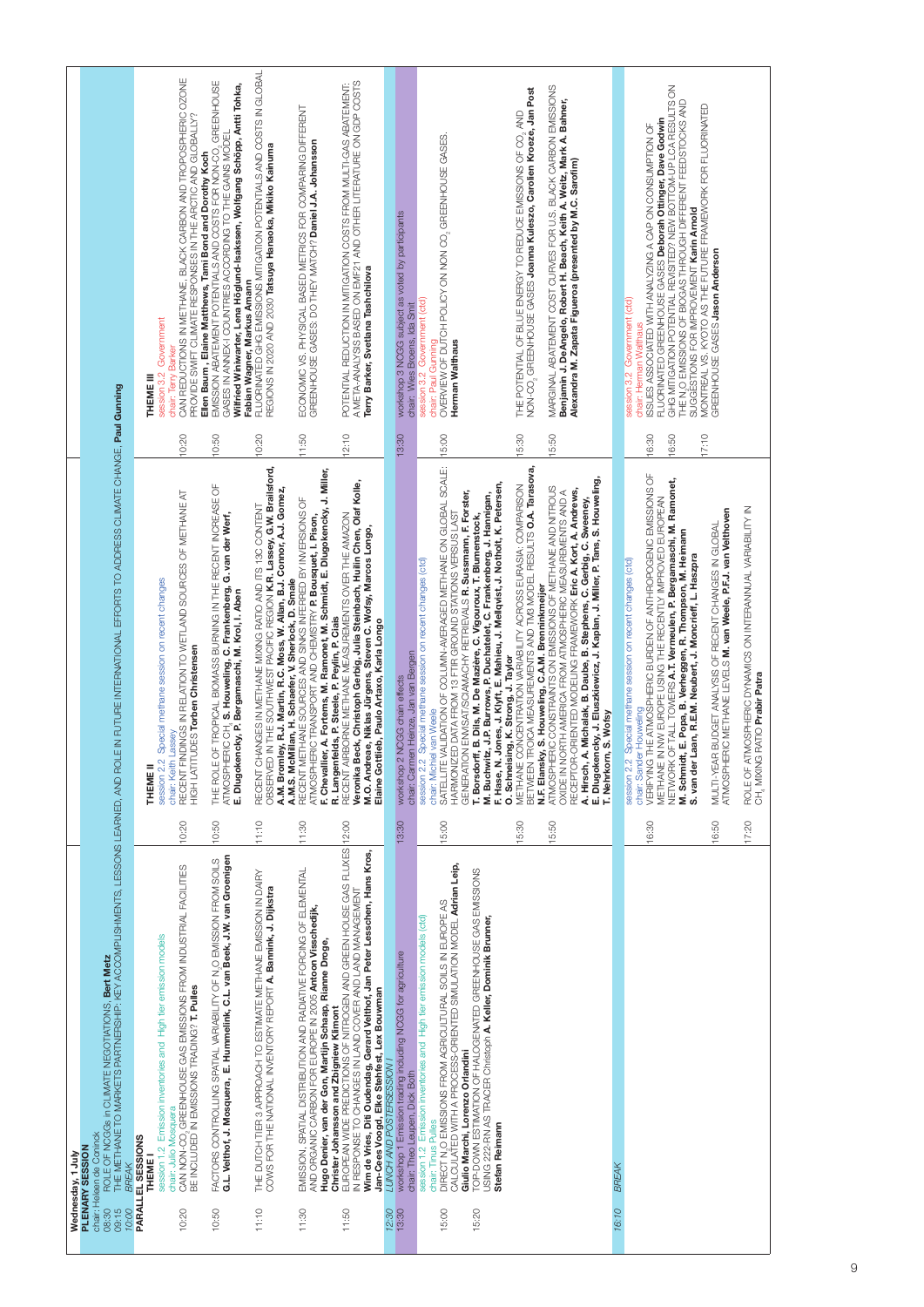| 10 |       | Thursday, 2 July                                                                                                                                                          |       |                                                                                                                                          |       |                                                                                                                                                                                                     |
|----|-------|---------------------------------------------------------------------------------------------------------------------------------------------------------------------------|-------|------------------------------------------------------------------------------------------------------------------------------------------|-------|-----------------------------------------------------------------------------------------------------------------------------------------------------------------------------------------------------|
|    |       | PLENARY SESSION                                                                                                                                                           |       |                                                                                                                                          |       |                                                                                                                                                                                                     |
|    | 08:30 | TACKLING AIR POLLUTION AND CHAMGE: A BUMPY ROAD TOWARDS THE COMMON GOOD. Frank Raes<br>chair: Peter Builtjes                                                              |       |                                                                                                                                          |       |                                                                                                                                                                                                     |
|    | 09:15 | IGBP - AN EARTH SYSTEM PERSPECTIVE ON NON-CO, GREENHOUSE GASES, Sybil Seitzinger                                                                                          |       |                                                                                                                                          |       |                                                                                                                                                                                                     |
|    | 10:00 | <b>BREAK</b>                                                                                                                                                              |       |                                                                                                                                          |       |                                                                                                                                                                                                     |
|    |       | PARALLEL SESSIONS                                                                                                                                                         |       |                                                                                                                                          |       |                                                                                                                                                                                                     |
|    |       | THEME I                                                                                                                                                                   |       | THEME <sub>II</sub>                                                                                                                      |       | THEME III                                                                                                                                                                                           |
|    |       | session 1.3 Verification of emissions<br>chair: Guus Velders                                                                                                              |       | session 2.2 Special methane session on recent changes (ctd)                                                                              |       | session 3.2 Government 3.1 (ctd)<br>chair: Michael Rumberg                                                                                                                                          |
|    | 10:20 | GROWTH OF HFC-125 (CHF, CF.) IN THE ATMOSPHERE DETERMINED FROM                                                                                                            | 10:20 | A NEW EMISSION ESTIMATION APPROACH BASED ON LAGRANGIAN PARTICLE<br>Röckmann<br>chair: Thomas                                             | 10:20 | WASTE SECTOR'S CONTRIBUTION TO REDUCING GHG EMISSIONS Marlene Sieck                                                                                                                                 |
|    |       | IN-SITU OBSERVATION AT AGAGE AND SOGE OBSERVATORIES. S. O'Doherty,                                                                                                        |       | MODELLING AND KALMAN-FILTER BASED INVERSION <b>D. Brunner,</b><br><b>DISPERSION</b>                                                      |       |                                                                                                                                                                                                     |
|    |       | D.M. Cunnold, B.R. Miller, J. Mühle, A. McCulloch, P.G. Simmonds,                                                                                                         |       | Vollmer, and S. Reimann<br>S. Henne, M.                                                                                                  | 10:40 | THREE-LEVEL POLICY, INTERVENTION AND CORPORATE COMMITMENT                                                                                                                                           |
|    |       | S. Reimann, M.K. Vollmer, B.R. Greally, R.G. Prinn, P.J. Fraser, L.W. Porter,                                                                                             |       |                                                                                                                                          |       | SHOWS PROMISE Erik ter Avest                                                                                                                                                                        |
|    |       | A.J. Manning, C.R. Lunder, N. Schmidbauer, O. Hermansen, P.K. Salameh,<br>C.M. Harth, P.B. Krummel, R.H.J. Wang, L.P. Steele, R.F. Weiss                                  | 10:40 | METHANE MICROSEEPAGE IN DRYLANDS: SOIL IS NOT ALWAYS A CH. SINK<br>iope<br>Giuseppe Eti                                                  | 11:00 | USING THE TOOL KIT EFFECTIVELY Erik ter Avest, Cees Egmond                                                                                                                                          |
|    | 10:50 | ATMOSPHERIC CONCENTRATIONS OF SF <sub>-</sub> CF <sub>3</sub> OVER CENTRAL EUROPE<br>DURING THE PERIOD 2001-2008 <b>J. Bartyzei, J. Rosiek, K. Rozanski, W.T. Sturges</b> |       |                                                                                                                                          |       |                                                                                                                                                                                                     |
|    |       |                                                                                                                                                                           |       |                                                                                                                                          | 11:20 | USING BLACK CARBON METRICS IN CLIMATE POLICY Marcus C. Sarofim                                                                                                                                      |
|    | 11:10 | MEASUREMENTS AT BACKGROUND SITES Stefan Reimann, Dominik Brunner,<br>GLOBAL AND REGIONAL EMISSION ESTIMATIONS USING HALOCARBON                                            | 11:10 | THE NEWLY DISCOVERED AEROBIC METHANE RELEASE FROM TERRESTRIAL<br>CAUSES AND CONSEQUENCES D. Bruhn, T.N. Mikkelsen,<br><b>VEGETATION:</b> | 11:40 | HOW THE ECONOMIC CRISIS AND CARBON CREDIT REVENUES COULD RESHAPE                                                                                                                                    |
|    |       | Stephan Henne, Martin K. Vollmer, Steve Montzka, Simon O' Doherty,                                                                                                        |       | T. Willats, P. Ambus<br>J. Øbro, W.G.                                                                                                    |       | ADIPIC ACID AND HOFC-22 MARKETS Axel Michaelowa, Jørund Buen                                                                                                                                        |
|    |       | Peter G.Simmonds                                                                                                                                                          |       |                                                                                                                                          |       |                                                                                                                                                                                                     |
|    | 11:30 | H. ISOTOPOLOGUES ALONG A MERIDIONAL ATLANTIC TRANSECT                                                                                                                     | 11:30 | AUSES OF THE ATMOSPHERIC METHANE SLOWDOWN FROM<br>ASSESSING                                                                              | 12:00 | AN ANALYSIS OF REDUCTION OPPORTUNITIES FOR CONSUMPTION OF HFCS                                                                                                                                      |
|    |       | Sylvia Walter, Thomas Röckmann                                                                                                                                            |       | ITS MIXING AND ISOTOPIC RATIOS Fuu-Ming Kai, Stanley C. Tyler,                                                                           |       | AND IMPLICATIONS FOR US CLIMATE POLICY David S. Godwin, D.S.                                                                                                                                        |
|    |       |                                                                                                                                                                           | 11:50 | JROPEAN CH4 TOP-DOWN ESTIMATES BASED ON THE TM5-4DVAR  12:20<br>James T. Randerson, Donald R. Blake<br>IMPROVED EL                       |       |                                                                                                                                                                                                     |
|    |       |                                                                                                                                                                           |       | <b>DELLING SYSTEM Peter Bergamaschi, Jan Fokke Meirink,</b><br>INVERSE MOI                                                               |       | FROM OPEN PROGRAMME TO CONCRETE MARKET ASSIGNMENTS: INCREASED<br>AMOUNT OF KNOWLEDGE ENABLES TARGETED SPENDING OF GOVERNMENT                                                                        |
|    |       |                                                                                                                                                                           |       | Maarten Krol, Maria Gabriella Villani, Frank Dentener, Martina Schmidt,                                                                  |       | FUNDING, Arja Even                                                                                                                                                                                  |
|    |       |                                                                                                                                                                           |       | net, Frank Meinhardt, Alex Vermeulen, Rebecca Fisher,<br>Tuula Aalto and Edward J. Dlugokencky<br>Michel Ramo<br>Euan Nisbet,            |       |                                                                                                                                                                                                     |
|    | 12:30 | LUNCH AND POSTERSESSION II                                                                                                                                                |       |                                                                                                                                          |       |                                                                                                                                                                                                     |
|    |       |                                                                                                                                                                           |       | session 2.3 Atmospheric processes (ctd)                                                                                                  |       | session 3.3 Public private partnership                                                                                                                                                              |
|    |       |                                                                                                                                                                           |       | chair: Carl Brenninkmeijer                                                                                                               |       | chair: Erik ter Avest                                                                                                                                                                               |
|    |       |                                                                                                                                                                           | 13:30 | THE INDIRECT CLIMATE FORCING OF OZONE. W.J. Collins, S. Sitch                                                                            | 13:30 | FLUORINATED GAS EMISSION REDUCTIONS - A DECADE OF PROGRESS                                                                                                                                          |
|    |       |                                                                                                                                                                           | 14:00 | Martin G. Schultz, Andreas Volz-Thomas, David Parrish, Isabelle Bey<br>SURFACE OZONE TRENDS AND RADIATIVE FORCING IMPLICATIONS           | 13:50 | THROUGH VOLUNTARY PARTNERSHIPS WITH INDUSTRY Sally Rand<br>A GOOD PPP WORKS Erik ter Avest                                                                                                          |
|    |       |                                                                                                                                                                           | 14:30 | GLOBAL WARMING POTENTIAL AND GLOBAL TEMPERATURE POTENTIAL FOR                                                                            | 14:10 |                                                                                                                                                                                                     |
|    |       |                                                                                                                                                                           |       | GREENHOUSE GASES (NOGG) I.L. Karol, A.A. Kiselev,<br>THE NON CO.                                                                         |       | PROGRESS IN PFC EMISSION REDUCTIONS FROM THE ALUMINUM SECTOR IN<br>CHINA THROUGH THE ASIA PACIFIC PARTNERSHIP FOR CLEAN DEVELOPMENT                                                                 |
|    |       |                                                                                                                                                                           |       | <b>V.A. Frolkis</b>                                                                                                                      |       | AND CLIMATE Sally Rand                                                                                                                                                                              |
|    |       |                                                                                                                                                                           | 14:50 | JM OF GREENHOUSE GASES IN THE SOUTH_ASIAN SUMMER<br>PLUME AS MEASURED BY THE CARIBIC AIRCRAFT<br>THE SPECTRI<br>MONSOONAL                |       | session 3.4 Agriculture<br>chair: Cecile de Klein                                                                                                                                                   |
|    |       |                                                                                                                                                                           |       | C.A.M. Brenninkmeijer, T.S. Rhee, T. Schuck, A.Zahn, F. Slemr, D.Oram                                                                    | 14:30 | MODELING MARGINAL ABATEMENT COST CURVES FOR AGRICULTURAL GHG                                                                                                                                        |
|    |       |                                                                                                                                                                           |       | and P.van Velthoven                                                                                                                      |       | EMISSIONS WHEN PRODUCERS ADOPT MULTIPLE MITIGATION OPTIONS                                                                                                                                          |
|    |       |                                                                                                                                                                           |       |                                                                                                                                          |       | Steven Rose, Robert Beach, Changsheng Li, William Salas, Adam Daigneault                                                                                                                            |
|    |       |                                                                                                                                                                           | 15:10 | Andrew Ferrone, Philippe Marbaix, Ben Matthews, Jean-Pascal van Ypersele<br>REGIONAL CLIMATE MODELING OF AIRCRAFT INDUCED CLOUDINESS     | 15:00 | GLOBAL METHANE AND NITROUS OXIDE EMISSIONS AND REDUCTION                                                                                                                                            |
|    |       |                                                                                                                                                                           |       |                                                                                                                                          | 15:20 | POTENTIALS IN AGRICULTURE <b>Tomoko HASEGAWA and Yuzuru MATSUOKA</b><br>CLIMATE YARDSTICK:RESULTS AND PRACTICAL EXPERIENCES WITH AN<br>INTERNET BASED INSTRUMENT TO CALCULATE AND REDUCE GREENHOUSE |
|    |       |                                                                                                                                                                           |       |                                                                                                                                          |       | GASES ON FARM E.V. Elferink                                                                                                                                                                         |
|    | 15:40 | BREAK                                                                                                                                                                     |       |                                                                                                                                          |       |                                                                                                                                                                                                     |
|    | 16:00 | workshop 4 Aerosols                                                                                                                                                       | 16:00 | workshop 5 NCGG policy instruments participants                                                                                          | 16:00 | workshop 6 NCGG subject in line with joint wishes and needs from                                                                                                                                    |
|    |       | chair: Frank Raes, Maarten Krol                                                                                                                                           |       | chair: Wies Broens, Erik ter Avest                                                                                                       |       | chair: Carmen Heinze, Arja Even                                                                                                                                                                     |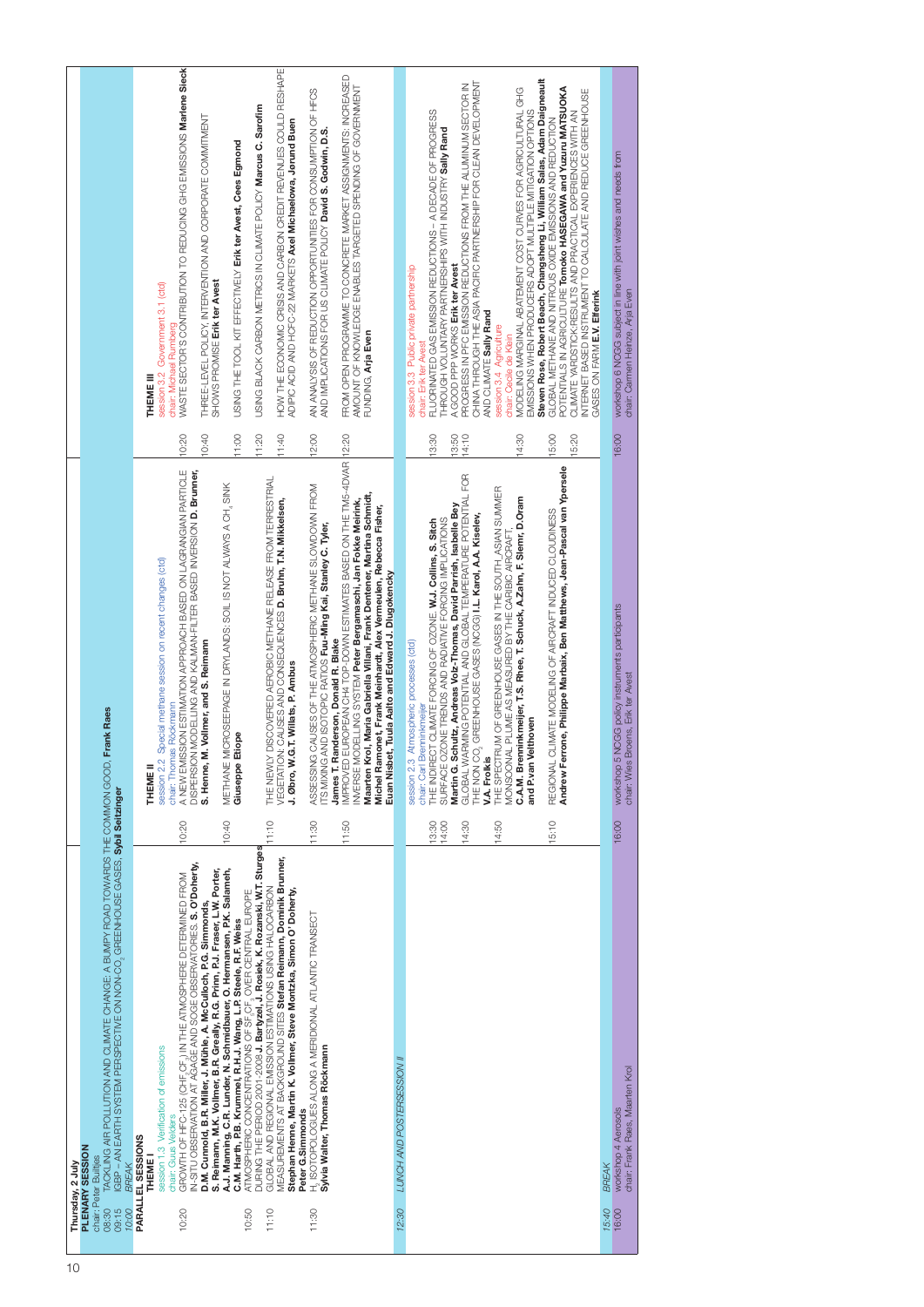|                |                                                                                                                                                                                                                                 | session 3.4 Agriculture (ctd)<br>THEME III                                 | CHOOSE THEIR OWN REDUCTION MEASURES Ida Smit and Jan van Bergen<br>KNOWLEDGE TRANSFER AND PRACTICAL PROJECTS - DAIRY FARMERS<br>chair: Wilfried Winiwarter                                      | THE ROLE OF NON-CO, GREENHOUSE GASES IN COST-EFFECTIVE STRATEGIES<br>TO REDUCE POLLUTION BY AGRICULTURE IN THE CZECH REPUBLIC<br>HOW DO WE REACH OUR CLIMATE GOALS IN THE NETHERLANDS<br>FOR AGRICULTURE?, Maarten Kool<br>11:00                                                        | TO ASSESS THE CROSS-COMPLIANCE EFFECTS ON EUROPEAN AGRICULTURAL<br>NTEGRATED USE OF CAPRI AND EUROPE-DNDC: A MODELING FRAMEWORK<br>ENVIRONMENT Follador M., Leip A., Orlandini L., Marchi G. and Weiss F<br>Martina Havlikova, Carolien Kroeze                                                                                                                                                                                                                                                                    |                                   | session 3.4 Agriculture (ctd)<br>chair: Jan van Bergen                              | THE EFFECT OF GREENHOUSE GAS EMISSION CHARGING ON THE<br>PROFITABILITY OF NEW ZEALAND PASTORAL FARMING SYSTEMS.<br>Cecile A.M. de Klein, Duncan Smeaton, Harry Clark<br>13:20                                                                                                 | MODELING AGRICULTURE IN CHINA N,O EMISIONS AND MITIGATION<br>VEASURES Li, Y., Erda Lin, Wilfried Winiwater,<br>13:40                                                                                                                                               | A SYNERGISTIC EFFECT OF STRAW AND WATER MANAGEMENT AS THE<br>Tassanee Jiaphasu-anun, Sirintornthep Towprayoon<br>NEW APPROACH FOR GHG MITIGATION IN RICE FIELD                                                                                                                                                                                                                                                                                                          |                                                                                           |
|----------------|---------------------------------------------------------------------------------------------------------------------------------------------------------------------------------------------------------------------------------|----------------------------------------------------------------------------|-------------------------------------------------------------------------------------------------------------------------------------------------------------------------------------------------|-----------------------------------------------------------------------------------------------------------------------------------------------------------------------------------------------------------------------------------------------------------------------------------------|-------------------------------------------------------------------------------------------------------------------------------------------------------------------------------------------------------------------------------------------------------------------------------------------------------------------------------------------------------------------------------------------------------------------------------------------------------------------------------------------------------------------|-----------------------------------|-------------------------------------------------------------------------------------|-------------------------------------------------------------------------------------------------------------------------------------------------------------------------------------------------------------------------------------------------------------------------------|--------------------------------------------------------------------------------------------------------------------------------------------------------------------------------------------------------------------------------------------------------------------|-------------------------------------------------------------------------------------------------------------------------------------------------------------------------------------------------------------------------------------------------------------------------------------------------------------------------------------------------------------------------------------------------------------------------------------------------------------------------|-------------------------------------------------------------------------------------------|
|                | <b>B.</b> Perdok                                                                                                                                                                                                                | session 2.4 Primary and secondary aerosols<br>THEME1                       | 10:20<br>B. Veihelmann, P. Wang, J.P. Veefkind, W.H. Knap, P.F. Levelt<br>DIRECT RADIATIVE EFFECT FROM OMI: CONCEPT AND FIRST<br>chair: Frank Raes<br><b>AEROSOL</b><br><b>RESULTS</b><br>10:20 | 10:40<br>ABSORBING AEROSOLS OVER CLOUDS: RADIATIVE FORCING MEASUREMENTS<br>PROGRESS IN THE DETERMINATION OF THE SEA SPRAY SOURCE FUNCTION<br>FROM SATELLITE DATA. Monique Albert, Astrid Manders, Gerrit de Leeuw,<br>FROM SPACE P. Stammes, L.G. Tistra, M. de Graaf<br>11:10<br>11:50 | 11:20<br>INFLUENCE OF STRATOSPHERIC SULFURIC ACID AEROSOL SIZE DISTRIBUTION<br>CLIMATE ALTERING SPECIES AT THE ABC-PYRAMID LABORATORY, HIMALAYAN-<br>Umberto Giostra, Francesco Uguccioni, Paolo Bonasoni, Paolo Cristofanelli,<br>KARAKORUM, NEPAL. Michela Maione, Jgor Arduini, Francesco Furlani,<br>ON AEROSOL POSSIBILITY TO COMPENSATE GREENHOUSE WARMING<br>session 2.5 Monitoring from space/aircraft/surface<br>V.A. Frolkis, I.L. Karol<br>chair: Pieternel Levelt<br>Martijn Schaap<br>11:30<br>12:50 | Angela Marinoni, Elisa Vuillermoz | session 2.5 Monitoring from space/aircraft/surface (ctd)<br>chair: Pieternel Levelt | Jgor Arduini, Luca Belfiore, Daniela Cava, Umberto Giostra, Michela Maione<br>ATMOSPHERIC TRENDS AND ANNUAL GROWTH RATES. Francesco Furlani,<br>IN A EUROPEAN CONTINENTAL BACKGROUND STATION FOR ASSESSING<br>LONG TERM OBSERVATIONS OF HALOGENATED GREENHOUSE GASES<br>13:20 | PROVIDING SPACE-BASED CONSTRAINTS ON THE CHEMICAL COMPOSITION<br>OF AEROSOLS J.F. Veefkind, B. Veihelmann, K.F. Boersma, P.F. Levelt                                                                                                                               | 14:00<br>TROPOMI: A NEW DUTCH INSTRUMENT FOR MEASURING THE TROPOSPHERE<br>N,O BEHAVIOR BETWEEN THE LOWER STRATOSPHERE AND THE SURFACE<br>SÜGGESTED BY AIRCRAFT OBSERVATIONS AND MODEL Kentaro Ishijima,<br>Patra, Toshinobu Machida, Hidekazu Matsueda, Yosuke Sawa,<br>P.F. Levelt, E.A.A. Aben, J.P. Veefkind, M. Dobber, M. van Weele,<br>R. Hoogeveen, J. de Vries, H. Visser, G. Otter<br>i Takigawa, Takakiyo Nakazawa<br>Masayuki<br>Prabir K.<br>14:00<br>14:20 |                                                                                           |
| Friday, 3 july | REDUCING THE CARBON FOOTPRIVITURE WITH SPECIAL EMPHASIS ON METHANE, H.<br>RECENT TRENDS IN THE ATMOSPHERIC METHANE BURDEN, L. Bruhwiler<br>chair: Carolien Kroeze<br>PLENARY SESSION<br><b>BREAK</b><br>08:30<br>09:15<br>10:00 | session 1.3 Verification of emissions (ctd)<br>PARALLEL SESSIONS<br>THEME! | CONTINENTAL SHELVES Carolien Kroeze, Egon Dumont, Sybil Seitzinger<br>FUTURE TRENDS IN EMISSIONS OF N,O FROM RIVERS, ESTUARIES AND<br>chair: Christy van Beek<br>10:20                          | PASTURE USING CHAMBERS AND MICROMETEOROLOGICAL MEASUREMENTS,<br>NITROUS OXIDE EMISSIONS ESTIMATES FROM AN IRRIGATED DAIRY-GRAZED<br>NEGLECTING SINKS FOR N,O AT THE EARTH'S SURFACE: DOES IT MATTER?<br>Carolien Kroeze, Lex Bouwman, Caroline P. Slomp, Alfi Syakila<br>11:10<br>10:50 | SPATIAL AND TEMPORAL VARIABILITY OF N,O EMISSIONS FROM A DRAINED<br>AND NZ-DNDC MODEL Surinder Saggar, MJ Harvey, J Singh DL Giltrap,<br>AND GRAZED GRASSLAND ON PEAT SOIL C.L. van Beek, M. Pleijter,<br>AMS McMillan, E Pattey, AM Bromley, D Dow, RJ Martin, R Moss<br>J.W. van Groenigen, P.J. Kuikman<br>11:30                                                                                                                                                                                               | LUNCH BREAK<br>12:20              | session 1.3 Verification of emissions (ctd)<br>chair: Christy van Beek              | CONTRIBUTION OF N DEPOSITION TO N OXIDE EMISSIONS IN EUROPEAN<br><b>FEMPERATE FORESTS N. Eickenscheidt, R. Brumme, E. Veldkamp</b><br>13:20                                                                                                                                   | 13:40<br>IHREE YEARS OF CONTINUOUS NITROUS OXIDE EMISSIONS FROM A CROPPED<br>Renee Buck, David Gatter, Debra Donovan, Daniel Carter, Daniel Murphy and<br>SOIL IN A SEMI-ARID CLIMATE (AUSTRALIA) Louise Barton, L., Ralf Kiese,<br>Klaus Butterbach-Bahl<br>13:40 | EVALUATION OF WATER MANAGEMENT STRATEGIES TO DECREASE NITROUS<br>OXIDE AND METHANE EMISSION FROM PEAT SOILS WITH THE SWAP-ANIMO<br>MODEL R.F.A. Hendriks, R.J. Wolleswinkel and J.J.H. van den Akker<br>14:00                                                                                                                                                                                                                                                           | Plenary closing session with "Test of Ideas" debate<br>chair: Peter van der Geer<br>15:00 |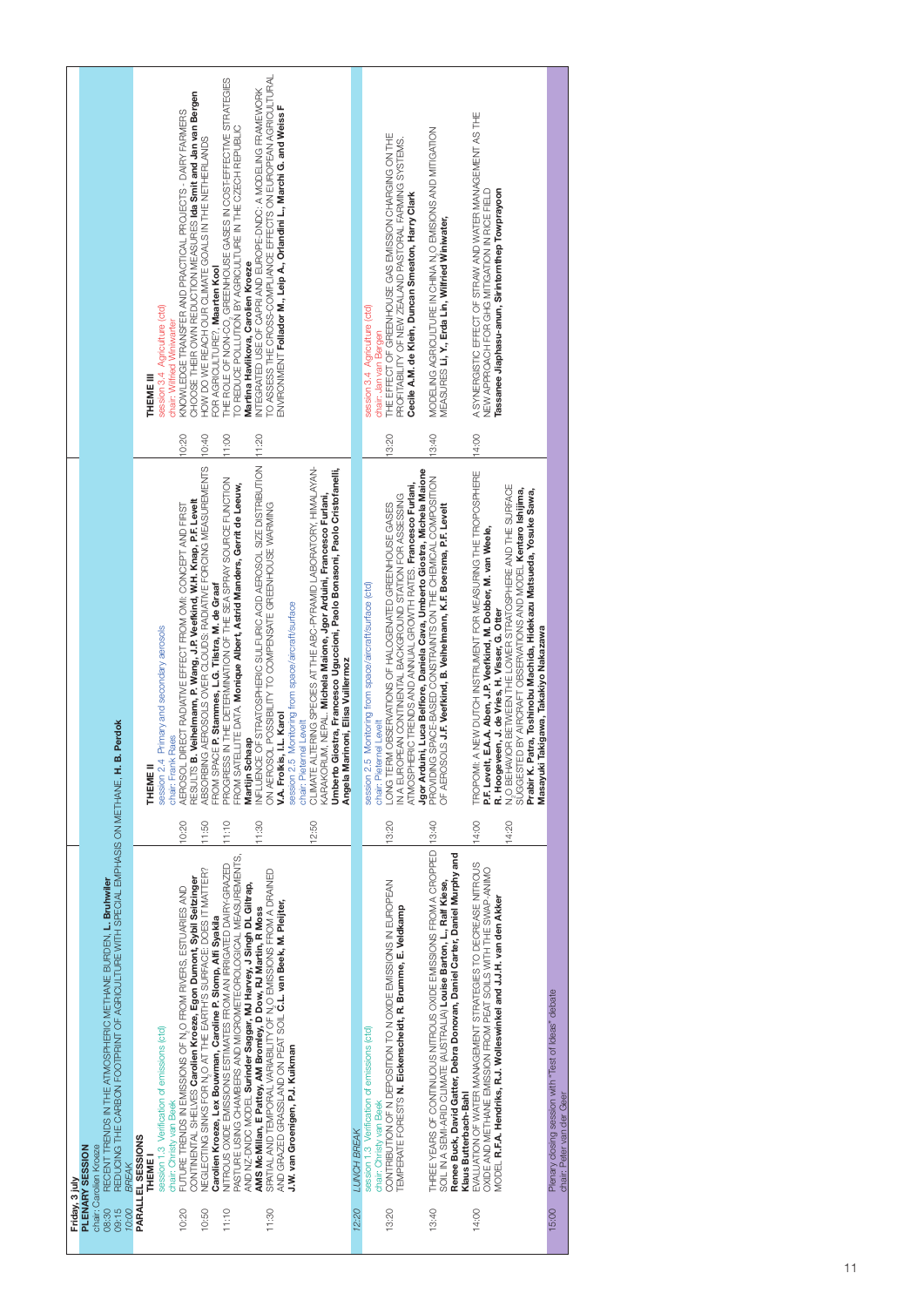- LONG-TERM FERTILIZATION EFFECTS ON SOIL ORGANIC MATTER AND THE NET-EXCHANGE RATES OF LONG-TERM FERTILIZATION EFFECTS ON SOIL ORGANIC MATTER AND THE NET-EXCHANGE RATES OF N,O AND CH, ON A SANDY ARABLE SOIL, Jäger, N. and Flessa, H. ON A SANDY ARABLE SOIL, Jäger, N. and Flessa, H.  $\overline{P}$ 
	- P 2 SIMULATION OF N O PEAK EMISSIONS WITH SWAP-ANIMO P.C. Stolk, R.H.A. Hendriks, C.M.J. Jacobs, SIMULATION OF N<sub>2</sub>O PEAK EMISSIONS WITH SWAP-ANIMO P.C. Stolk, R.H.A. Hendriks, C.M.J. Jacobs, J.W. van Groenigen J.W. van Groenigen  $\overline{\mathcal{C}}$  $\alpha$
- 3IOGENIC EMISSIONS OF NON-CO<sub>2</sub> GREENHOUSE GASES DERIVED FROM LAND USE DATA, EIke Hodson GREENHOUSE GASES DERIVED FROM LAND USE DATA, Elke Hodson P 4 METHANE EMISSIONS FROM WETLANDS: INFLUENCE OF THE EL NINO SOUTHERN OSCILLATION, METHANE EMISSIONS FROM WETLANDS: INFLUENCE OF THE EL NINO SOUTHERN OSCILLATION, <sup>CO-</sup>NON yO SNOSSIM OIN3OOI のd  $\overline{4}$  $\infty$  $\Delta$ 
	- IN THE TROPICS, A.K. Petersen, GROUND-BASED SOLAR ABSORPTION MEASUREMENTS OF CH. IN THE TROPICS, A.K. Petersen, P 5 GROUND-BASED SOLAR ABSORPTION GENERAL ABSORPTION CONTINUES I. Warneke, J. Notholt, C. Frankenberg, O. Schrems T. Warneke, J. Notholt, C. Frankenberg, O. Schrems F.M. O'Connor, N. Gedney, W.J. Collins F.M. O'Connor, N. Gedney, W.J. Collins  $\overline{5}$  $\overline{a}$
- USING MICROMETEOROLOGICAL TECHNIQUES. AMS McMillan, M.J. Harvey, G.W. Brailsford, A.M. Bromley, PROGRESS TOWARDS MEASURING THE EFFICACY OF MITIGATION STRATEGIES FOR N<sub>2</sub>O EMISSIONS<br>USING MICROMETEOROLOGICAL TECHNIQUES. AMS MoMillan, M.J. Harvey, G.W. Brailsford, A.M. Bromley, P 6 PROGRESS TOWARDS MEASURING THE EFFICACY OF MITIGATION STRATEGIES FOR N O EMISSIONS R. Moss, R. Martin, M. Evans, K.R. Lassey R. Moss, R. Martin, M. Evans, K.R. Lassey  $\frac{6}{1}$ 
	- IN A BOREAL FOREST BASED ON SOIL, PLANT AND STAND SOURCES AND SINKS OF CH<sub>4</sub> AND CO<sub>2</sub> IN A BOREAL FOREST BASED ON SOIL, PLANT AND STAND<br>LEVEL MEASUREMENTS, Anders Lindroth, Patrick Crill, Meelis Mölder, Patrik Vestin, Anders Båth, LEVEL MEASUREMENTS, Anders Lindroth, Patrick Crill, Meelis Mölder, Patrik Vestin, Anders Båth, P 7 SOURCES AND SINGLES OF CHAHOLOR AND SINGLE Leif Klemedtsson Leif Klemedtsson  $\overline{\phantom{0}}$  $\frac{1}{2}$ 
		- P 8 SEASONAL CYCLE OF THE TROPOSPHERIC METHANE OBSERVED AND MODELED OVER SIBERIA, SEASONAL CYCLE OF THE TROPOSPHERIC METHANE OBSERVED AND MODELED OVER SIBERIA, S.Maksyutov, T. Machida, T. Saeki, P. Patra, O. Tarasova, S. Houweling S.Maksyutov, T. Machida, T.Saeki, P. Patra, O. Tarasova, S. Houweling  $\frac{\infty}{2}$
- P 9 MODELLING OF THE LONG-TERM EVOLUTION OF ATMOSPHERIC METHANE AND ITS STABLE ISOTOPES, MODELLING OF THE LONG-TERM EVOLUTION OF ATMOSPHERIC METHANE AND ITS STABLE ISOTOPES, G. Monteil, S. Houweling, B.H. Vaughn, S.C. Tyler, T. Röckmann G. Monteil, S. Houweling, B.H. Vaughn, S.C. Tyler, T. Röckmann  $\overline{P}$ 
	- Mette S. Carter, Per Ambus, Kristian Albert, Klaus S. Larsen, Michael Andersson, Louise C. Andresen, Mette S. Carter, Per Ambus, Kristian Albert, Klaus S. Larsen, Michael Andersson, Louise C. Andresen, FLUXES IN A TEMPERATE HEATHLAND UNDER FUTURE CLIMATIC CONDITIONS , N,O AND CH, FLUXES IN A TEMPERATE HEATHLAND UNDER FUTURE CLIMATIC CONDITIONS, Teis N. Mikkelsen, Claus Beier Teis N. Mikkelsen, Claus Beier P 10 N O AND CH 2 4  $\frac{1}{2}$
- P 11 PILOT PROJECT SHOULD PROVIDE INSIGHT: CHAIN PARTNER HELPS TO REDUCE EMISSIONS IN DAIRY PILOT PROJECT SHOULD PROVIDE INSIGHT: CHAIN PARTNER HELPS TO REDUCE EMISSIONS IN DAIRY FARMING Jan van Bergen FARMING Jan van Bergen  $\overline{P}$  11
	- P 12 SHORT-TERM METHANE FLUXES OF A MANAGED GRASSLAND ECOSYSTEM ON THE SWISS PLATEAU, SHORT-TERM METHANE FLUXES OF A MANAGED GRASSLAND ECOSYSTEM ON THE SWISS PLATEAU, Rebecca Hiller, Werner Eugster Rebecca Hiller, Werner Eugster  $P$  12
- AND CO MEASURED BY TREND ANALYSIS AND MODEL COMPARISON WITH THE EMEP MODEL OF CH. 4ND CO MEASURED BY A GROUND-BASED SOLAR FTIR IN HARESTUA, NORWAY., J. Klyft, J. Mellqvist, D. Simpson A GROUND-BASED SOLAR FTIR IN HARESTUA, NORWAY. , J. Klyft, J. Mellqvist, D. Simpson P 13 TREND ANALYSIS AND MODEL COMPARISON WITH THE EMPLOYMENT WITH THE FOLLOW AND COMPARISON WITH THE THE FOLLOW AND CHA P 13
	- P 14 METHANE AND NITROUS OXIDE EMISSION FROM PADDY FIELD UNDER LONG-TERM FERTILIZATION METHANE AND NITROUS OXIDE EMISSION FROM PADDY FIELD UNDER LONG-TERM FERTILIZATION FREATMENTS, Qin Xiaobo, Li Yu'e, Liu Keying, Wan Yunfan TREATMENTS, Qin Xiaobo, Li Yu'e, Liu Keying, Wan Yunfan P 14
- P 15 HIGH-RESOLUTION SIMULATION OF ATMOSPHERIC METHANE USING A GLOBAL TRANSPORT MODEL , HIGH-RESOLUTION SIMULATION OF ATMOSPHERIC METHANE USING A GLOBAL TRANSPORT MODEL, azu Saeki, Shamil Maksyutov, Heon-Sook Kim Tazu Saeki, Shamil Maksyutov, Heon-Sook Kim P 15
	- emissions: Sensitivity of derived emissions to observational network, Inverse modeling of European CH<sub>4</sub> emissions: Sensitivity of derived emissions to observational network, M. Gabriella Villani, Peter Bergamaschi, Frank Dentener, Jan Fokke Meirink, Maarten Krol M. Gabriella Villani, Peter Bergamaschi, Frank Dentener, Jan Fokke Meirink, Maarten Krol P 16 Inverse modeling of European CH4 P 16
- P 17 ATMOSPHERIC METHANE: A COMPARISON BETWEEN EMAC-GCM MODEL SIMULATIONS AND CARIBIC ATMOSPHERIC METHANE: A COMPARISON BETWEEN EMAC-GCM MODEL SIMULATIONS AND CARIBIC AIRCRAFT MEASUREMENTS, Zimmermann P.H., Brenninkmeijer C.A.M., Lelieveld J. and the CARIBIC Team AIRCRAFT MEASUREMENTS, Zimmermann P.H., Brenninkmeijer C.A.M., Lelieveld J. and the CARIBIC Team  $-17$
- WATER VAPOUR ACCUMULATION MECHANISMS IN THE WESTERN MEDITERRANEAN BASIN DURING THE P 18 WATER VAPOUR ACCUMULATION MECHANISMS IN THE WESTERN MEDITERRANEAN BASIN DURING THE G. Gangoiti, E. Sáez de Cámara, L. Alonso, M. Navazo, N. Gómez, J. Iza, J. A. García, J.L. Ilardia, M.M. Millán G. Gangoiti, E. Sáez de Cámara, L. Alonso, M. Navazo, N. Gómez, J. Iza, J. A. García, J.L. Ilardia, M.M. Millán WARM SEASON: ITS ROLE IN THE DEVELOPMENT OF CENTRAL EUROPEAN EXTREME RAINFALLS, WARM SEASON: ITS ROLE IN THE DEVELOPMENT OF CENTRAL EUROPEAN EXTREME RAINFALLS,  $\frac{8}{2}$ 
	- P 19 ATMOSPHERIC CHEMISTRY OF SELECTED SECOND GENERATION CFC ALTERNATIVES, O.J. Nielsen, ATMOSPHERIC CHEMISTRY OF SELECTED SECOND GENERATION CFC ALTERNATIVES, O.J. Nielsen, Meshkat Javadi, Elna J. K. Nilsson, Matthew S. Johnson, Timothy J. Wallington, Michael D. Hurley Meshkat Javadi, Elna J. K. Nilsson, Matthew S. Johnson, Timothy J. Wallington, Michael D. Hurley  $P$ 19
		- CARBON MONOXIDE AND AEROSOLS CONTENTS, BOUNDARY LAYER PARAMETERS AND ESTIMATION P 20 CARBON MONOXIDE AND AEROSOLS CONTENTS, BOUNDARY LAYER PARAMETERS AND ESTIMATION OF THE CO SOURCES INTENSITY IN MOSCOW CITY, V. Rakitin, E. Fokeeva, R. Kuznetsov, A. Emilenko, OF THE CO SOURCES INTENSITY IN MOSCOW CITY, V. Rakitin, E. Fokeeva, R. Kuznetsov, A. Emilenko, V. Kopeikin  $\overline{P}$  20
- P 21 RECONSTRUCTION OF HISTORIC BLACK CARBON CONCENTRATIONS IN EUROPE FROM UNDISTURBED RECONSTRUCTION OF HISTORIC BLACK CARBON CONCENTRATIONS IN EUROPE FROM UNDISTURBED LAKE SEDIMENTS , Hugo Denier van der Gon, Tom van Hoof, Timme Donders, Martijn Schaap Frans Bunnik, LAKE SEDIMENTS, Hugo Denier van der Gon, Tom van Hoof, Timme Donders, Martijn Schaap Frans Bunnik, Holger Cremer, Peter Tromp, Antoon Visschedijk, Ingrid Kroon, Peter Builtjes Holger Cremer, Peter Tromp, Antoon Visschedijk, Ingrid Kroon, Peter Builtjes  $\overline{\Omega}$  $\Delta$
- TTORCH: AN ESF RESEARCH NETWORKING PROGRAM ON THE (TALL TOWER) HIGH PRECISION OBSER-P 22 TTORCH: AN ESF RESEARCH NETWORKING PROGRAM ON THE (TALL TOWER) HIGH PRECISION OBSER-VATIONS OF GREENHOUSE GASES IN EUROPE, A.T. Vermeulen, M.E. Popa, D. Brunner, M. Heimann, VATIONS OF GREENHOUSE GASES IN EUROPE, A.T. Vermeulen, M.E. Popa, D. Brunner, M. Heimann, G. Hansen, A. Lindroth, J.A. Morgui, P. Seibert, T. Vesala G. Hansen, A. Lindroth, J.A. Morgui, P. Seibert, T. VesalaP<sub>22</sub>